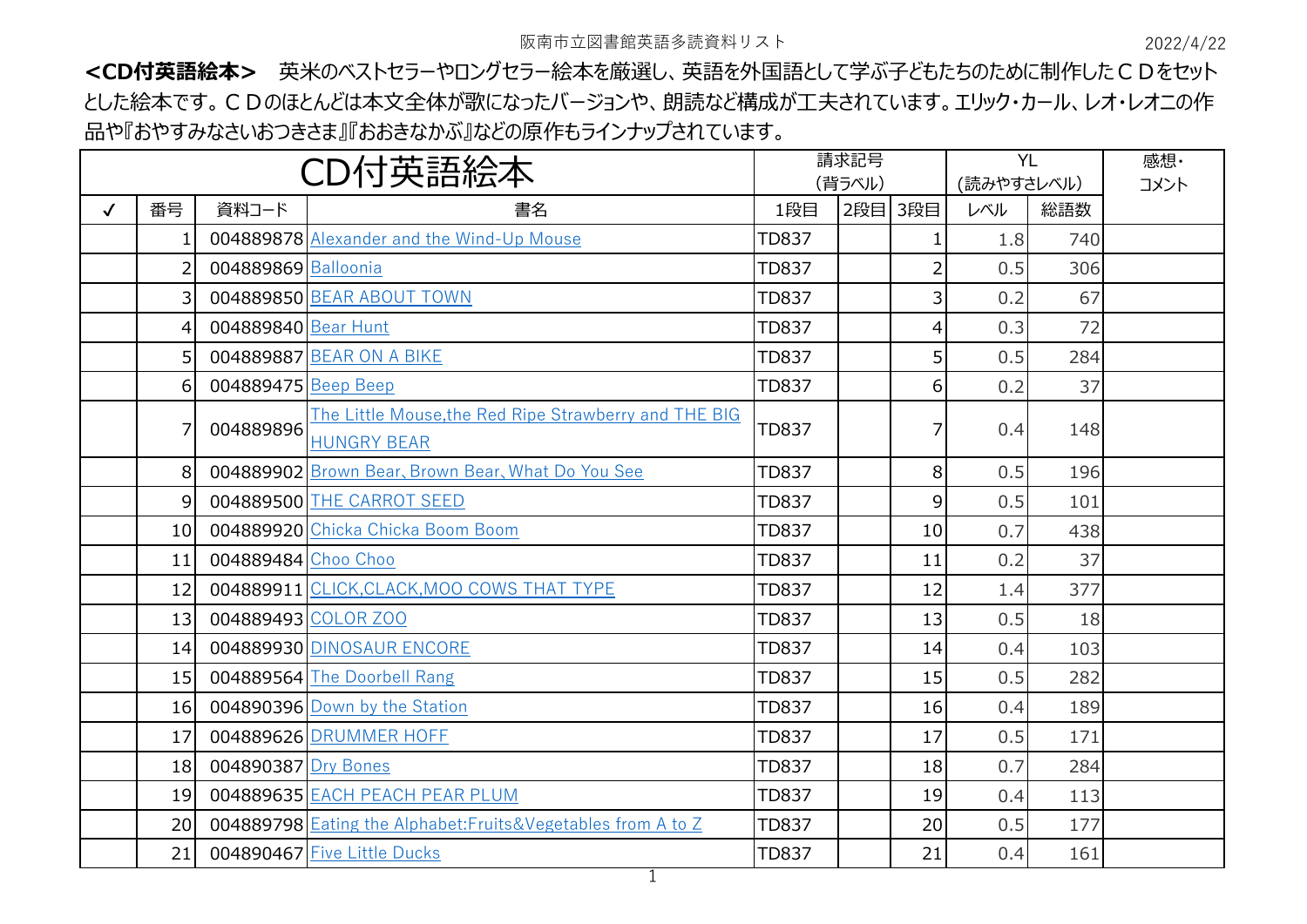阪南市立図書館英語多読資料リスト 2022/4/22

| 22              |                     | 004890458 Five Little Men in a Flying Saucer     | <b>TD837</b> | 22 | 0.4 | 198 |  |
|-----------------|---------------------|--------------------------------------------------|--------------|----|-----|-----|--|
| 23              |                     | 004889789 FIVE Little MONKEYS jumping on the bed | <b>TD837</b> | 23 | 0.5 | 206 |  |
| 24              | 004889831 Frederick |                                                  | <b>TD837</b> | 24 | 1.0 | 427 |  |
| 25              |                     | 004889555 Freight Train                          | <b>TD837</b> | 25 | 0.4 | 55  |  |
| 26              |                     | 004890144 From Head to Toe                       | <b>TD837</b> | 26 | 0.5 | 207 |  |
| 27              |                     | 004890153 GIRAFFES CAN'T DANCE                   | <b>TD837</b> | 27 | 0.9 | 483 |  |
| 28              |                     | 004890162 GO AWAY, BIG GREEN MONSTER!            | <b>TD837</b> | 28 | 0.3 | 91  |  |
| 29              |                     | 004889770 GOODNIGHT MOON                         | <b>TD837</b> | 29 | 0.4 | 132 |  |
| 30 <sup>°</sup> | 004889760 GORILLA   |                                                  | <b>TD837</b> | 30 | 0.7 | 508 |  |
| 31              |                     | 004889813 The Great Big Enormous Turnip          | <b>TD837</b> | 31 | 0.5 | 274 |  |
| 32              |                     | 004889822 GUESS HOW MUCH I LOVE YOU              | <b>TD837</b> | 32 | 1.0 | 372 |  |
| 33              |                     | 004889751 HANDA'S SURPRISE                       | <b>TD837</b> | 33 | 0.3 | 98  |  |
| 34              |                     | 004890233 THE HAPPY DAY                          | <b>TD837</b> | 34 | 0.3 | 134 |  |
| 35              |                     | 004889546 Have you seen my cat?                  | <b>TD837</b> | 35 | 0.2 | 93  |  |
| 36              |                     | 004890270 Hello, Red Fox                         | <b>TD837</b> | 36 | 1.2 | 612 |  |
| 37              |                     | 004890430 Here we go round: The Mulberry Bush    | <b>TD837</b> | 37 | 0.5 | 368 |  |
| 38 <sup>l</sup> |                     | 004890420 Hickory Dickory Dock                   | <b>TD837</b> | 38 | 0.2 | 286 |  |
| 39              |                     | 004890411 Hooray for Fish!                       | <b>TD837</b> | 39 | 0.2 | 116 |  |
| 40              |                     | 004890117 How do you feel?                       | <b>TD837</b> | 40 | 0.5 | 79  |  |
| 41              |                     | 004890402   am the Music Man                     | <b>TD837</b> | 41 | 0.6 | 190 |  |
| 42              | 004889644 LIKE ME   |                                                  | <b>TD837</b> | 42 | 0.4 | 108 |  |
| 43              |                     | 004889976   Went Walking                         | <b>TD837</b> | 43 | 0.4 | 105 |  |
| 44              |                     | 004889573 If the DINOSAURS Came Back             | <b>TD837</b> | 44 | 0.5 | 271 |  |
| 45              |                     | 004889680 IF YOU GIVE A MOUSE A COOKIE           | <b>TD837</b> | 45 | 0.5 | 291 |  |
| 46              |                     | 004889653 THE JACKET I WEAR IN THE SNOW          | <b>TD837</b> | 46 | 1.2 | 573 |  |
| 47              | 004890126 JAMBERRY  |                                                  | <b>TD837</b> | 47 | 0.4 | 109 |  |
| 48              |                     | 004889949 JASPER'S BEANSTALK                     | <b>TD837</b> | 48 | 1.0 | 92  |  |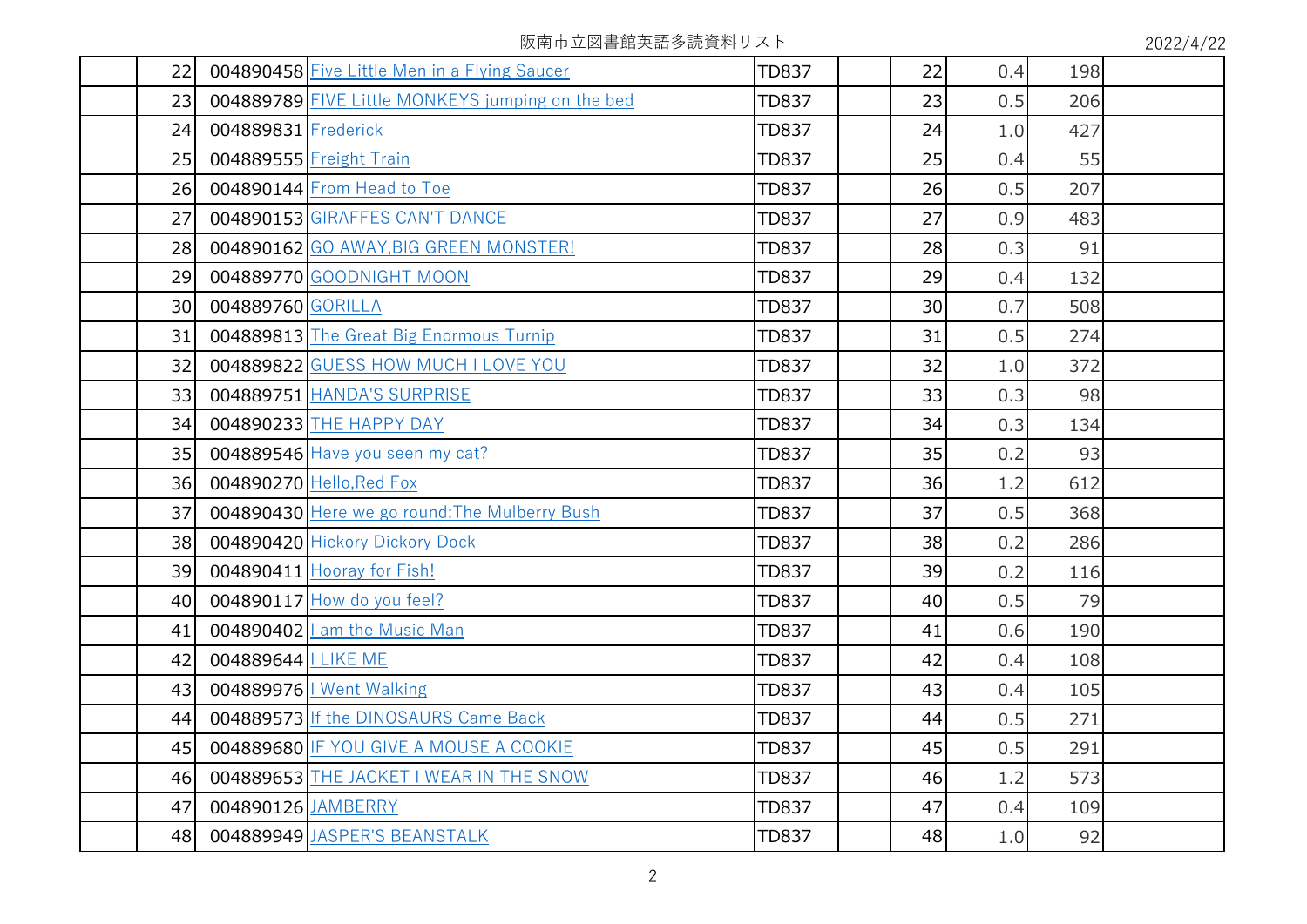阪南市立図書館英語多読資料リスト 2022/4/22

| 49 |                      | 004889967 Jesse Bear, What Will You Wear?                           | <b>TD837</b> | 49 | 0.5 | 285 |  |
|----|----------------------|---------------------------------------------------------------------|--------------|----|-----|-----|--|
| 50 |                      | 004889958 KING BIDGOOD'S IN THE BATHTUB                             | <b>TD837</b> | 50 | 0.5 | 234 |  |
| 51 |                      | 004890304 LITTLE BEAUTY                                             | <b>TD837</b> | 51 | 0.5 | 204 |  |
| 52 |                      | 004889591 Little Beaver and The Echo                                | <b>TD837</b> | 52 | 0.9 | 682 |  |
| 53 |                      | 004889671 LOTS OF Feelings                                          | <b>TD837</b> | 53 | 0.4 | 73  |  |
| 54 | 004890449 MADELINE   |                                                                     | <b>TD837</b> | 54 | 1.5 | 430 |  |
| 55 |                      | 004890135 MADELINE'S RESCUE                                         | <b>TD837</b> | 55 | 1.5 | 600 |  |
| 56 |                      | 004890378 Mary had a Little Lamb                                    | <b>TD837</b> | 56 | 0.5 | 330 |  |
| 57 | 004889742            | Mary Wore Her Red Dress and Henry Wore His Green<br><b>Sneakers</b> | <b>TD837</b> | 57 | 0.4 | 163 |  |
| 58 |                      | 004890224 ME! ME! ABC                                               | <b>TD837</b> | 58 | 0.5 | 61  |  |
| 59 |                      | 004889733 MEG and MOG                                               | <b>TD837</b> | 59 | 0.5 | 259 |  |
| 60 |                      | 004890190 The Mixed-Up Chameleon                                    | <b>TD837</b> | 60 | 0.5 | 296 |  |
| 61 |                      | 004889528 Mouse Paint                                               | <b>TD837</b> | 61 | 0.5 | 241 |  |
| 62 |                      | 004889724 Mr Wolf's Week                                            | <b>TD837</b> | 62 | 0.5 | 158 |  |
| 63 |                      | 004890028 My cat likes to hide in boxes                             | <b>TD837</b> | 63 | 0.5 | 299 |  |
| 64 | 004890180 My Dad     |                                                                     | <b>TD837</b> | 64 | 0.4 | 146 |  |
| 65 |                      | 004889519 MY WORLD                                                  | <b>TD837</b> | 65 | 0.5 | 194 |  |
| 66 |                      | 004890019 The Napping House                                         | <b>TD837</b> | 66 | 0.5 | 266 |  |
| 67 | 004890298 Noah's Ark |                                                                     | <b>TD837</b> | 67 | 0.5 | 200 |  |
| 68 |                      | 004890340 Old Macdonald had a farm                                  | <b>TD837</b> | 68 | 0.7 | 408 |  |
| 69 |                      | 004890037 On Market Street                                          | <b>TD837</b> | 69 | 0.8 | 130 |  |
| 70 |                      | 004890251 ONE LIGHTHOUSE ONE MOON                                   | <b>TD837</b> | 70 | 0.5 | 210 |  |
| 71 |                      | 004890242 Papa, please get the moon for me                          | <b>TD837</b> | 71 | 1.0 | 234 |  |
| 72 |                      | 004889690 PETE'S A PIZZA                                            | <b>TD837</b> | 72 | 0.7 | 242 |  |
| 73 | 004890289 Piggies    |                                                                     | <b>TD837</b> | 73 | 0.3 | 97  |  |
| 74 |                      | 004890082 Polar Bear, Polar Bear, What Do You Hear?                 | <b>TD837</b> | 74 | 0.5 | 200 |  |